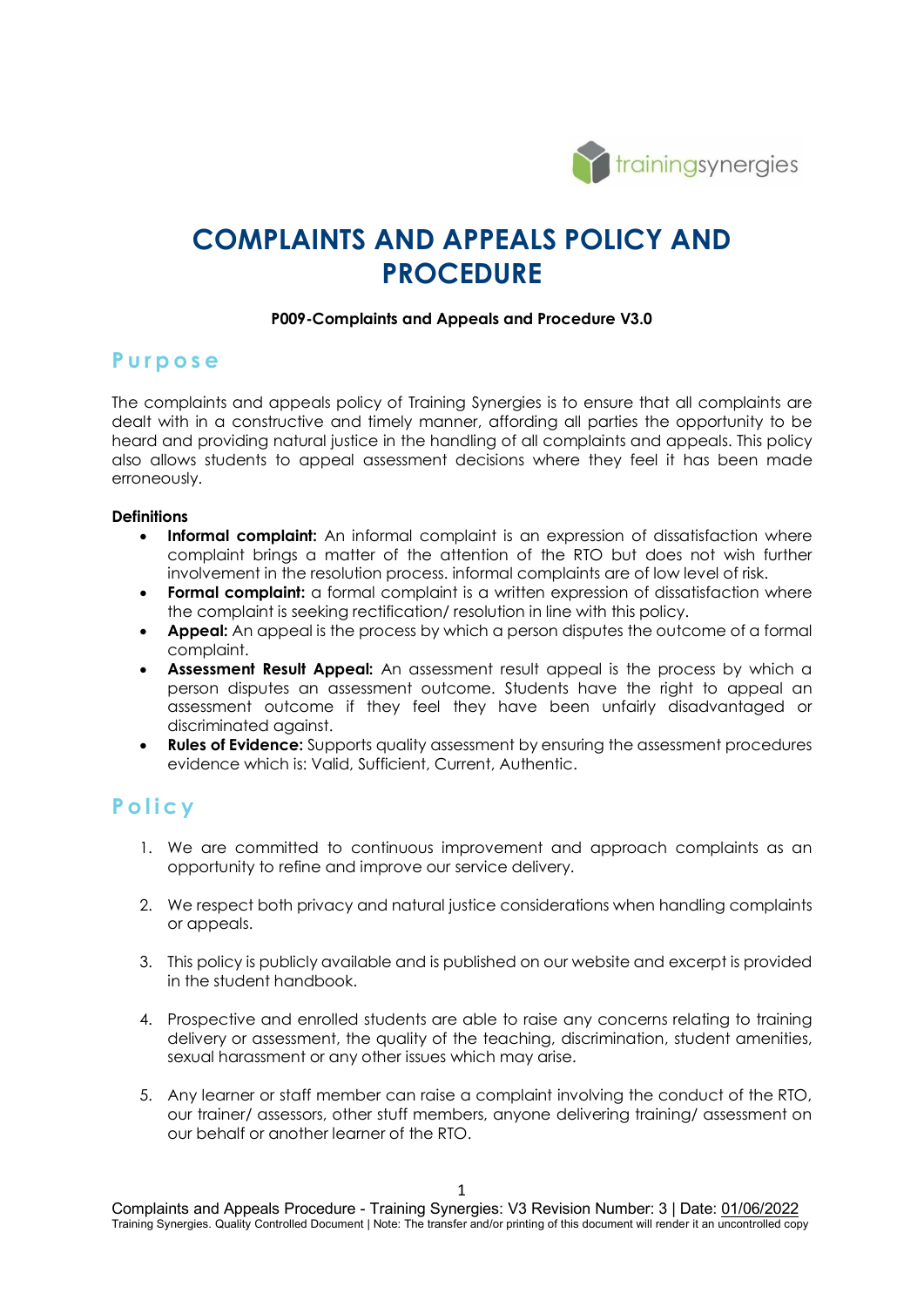- 6. Learners may have decisions on their assessment review if they feel a decision has been made in error.
- 7. All complaints and appeals will be resolved within 60 days.
- 8. If the RTO requires more than 60 days to resolve any complaint or appeal, the RTO will write to all parties involved and explain why it requires more time and given expected date that a resolution will be made. The RTO will keep all parties informed during this time in writing.
- 9. Students will be notified in writing of outcomes of all formal complaints/ appeals, including reasons for the decision. Outcomes will be decided based on the current Government Legislation, Standards for RTO 2015, our Policies and Procedures, Rules of Evidence, Principles of Assessment, and natural justice principles.
- 10. If any party to the complaint is not satisfied with the outcome, they may appeal the decision with the RTO.
- 11. Complainants or appellants have the opportunity to have their matter reviewed by a third party external to the RTO. The cost of any external review will be covered equally by the RTO and the complainant / appellant.
- 12. Complaints must be lodged within 12 months of completion of course.
- 13. Appeals must be lodged within one month of formal complaint outcome.
- 14. Assessment result appeals must be lodged within one month of assessment decision.

## **Procedure**

### **Complaints**

- 1. **Informal complaints:** Students who have concerns relating to the delivery of training and/ or assessment, the RTO, trainers/assessors, RTO staff or another learner should firstly discuss the matter with the relevant trainer/assessor or staff member (as appropriate). If the concern is unable to be resolved the student may lodge a Formal Complaint.
- 2. **Formal complaint:** Learners may lodge a formal complaint at any stage.
	- a) The complaint will be required to complete the **Complaints and Appeals Form** which can be requested from any staff member and posted to learners.
		- The complaint is required to submit the completed **Complaints and Appeals** to the RTO either by post or email.
	- b) The complaint will be reviewed by the Administration Team (if the complaint is about the Student Support team it will be reviewed by the CEO if the complaint is about the CEO it will review viewed by the Director).
	- c) A confirmation of receipt will be sent to the complaint and show cause letter will be sent to the person to whom their complaint refers to.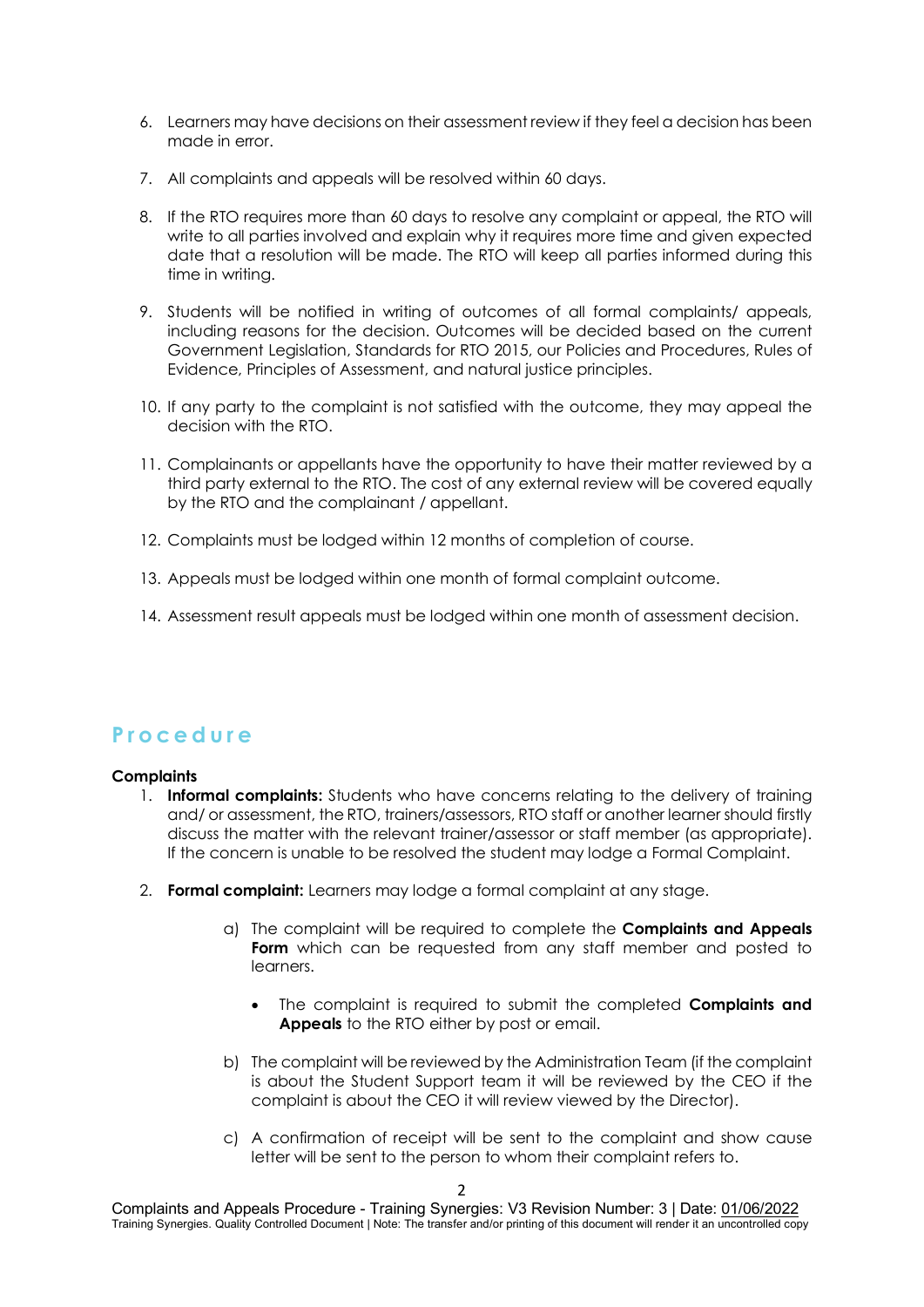- d) All parties to the complaint will have the opportunity to address the complaint or respond to the allegation/s.
- e) The Administration Team will assess all information and make a decision based on all available information - after taking into account the complaint and responsive than any other investigation which may take place.
- f) The Administration Team will write to all parties involved setting out the decision and reasons for decisions.
- g) If any party is not satisfied with the outcome of the decision, they may appeal the decision and ask for a review of the decision. Decision's appeal will be reviewed by the CEO.
- h) If the complaint is still not satisfied with the outcome of the decision they may ask for a review of the decision by an independent mediator as outlined below or may complain directly to the Australian Skills Quality Authority (details below).

#### **External authorities**

If a complaint is still dissatisfied or is unsatisfied with the fairness of the process, they have the right to lodge a complaint externally within appropriate agency or body such as one of the those listed below;

|                                  | <b>Dispute Settlement</b><br><b>Centre of Victoria</b> | <b>Victorian Equal Opportunity and</b><br><b>Human Rights</b> |
|----------------------------------|--------------------------------------------------------|---------------------------------------------------------------|
|                                  | P: 9603 8370 or                                        | P 1300 891 848                                                |
| <b>Consumer Affairs Victoria</b> | 1800658528                                             | F: 1300 891 858                                               |
| P: 1300 558 181                  | dscv@justice.vie.gov.au                                | information@veohrc.vic.gov.au                                 |
| consumer@justice.vic.gov.au      | www.justice.vie.gov.au/                                | www.humanrightscommission.vic.                                |
| www.consumer.vic.gov.au          | disputeinfo                                            | gov.au                                                        |